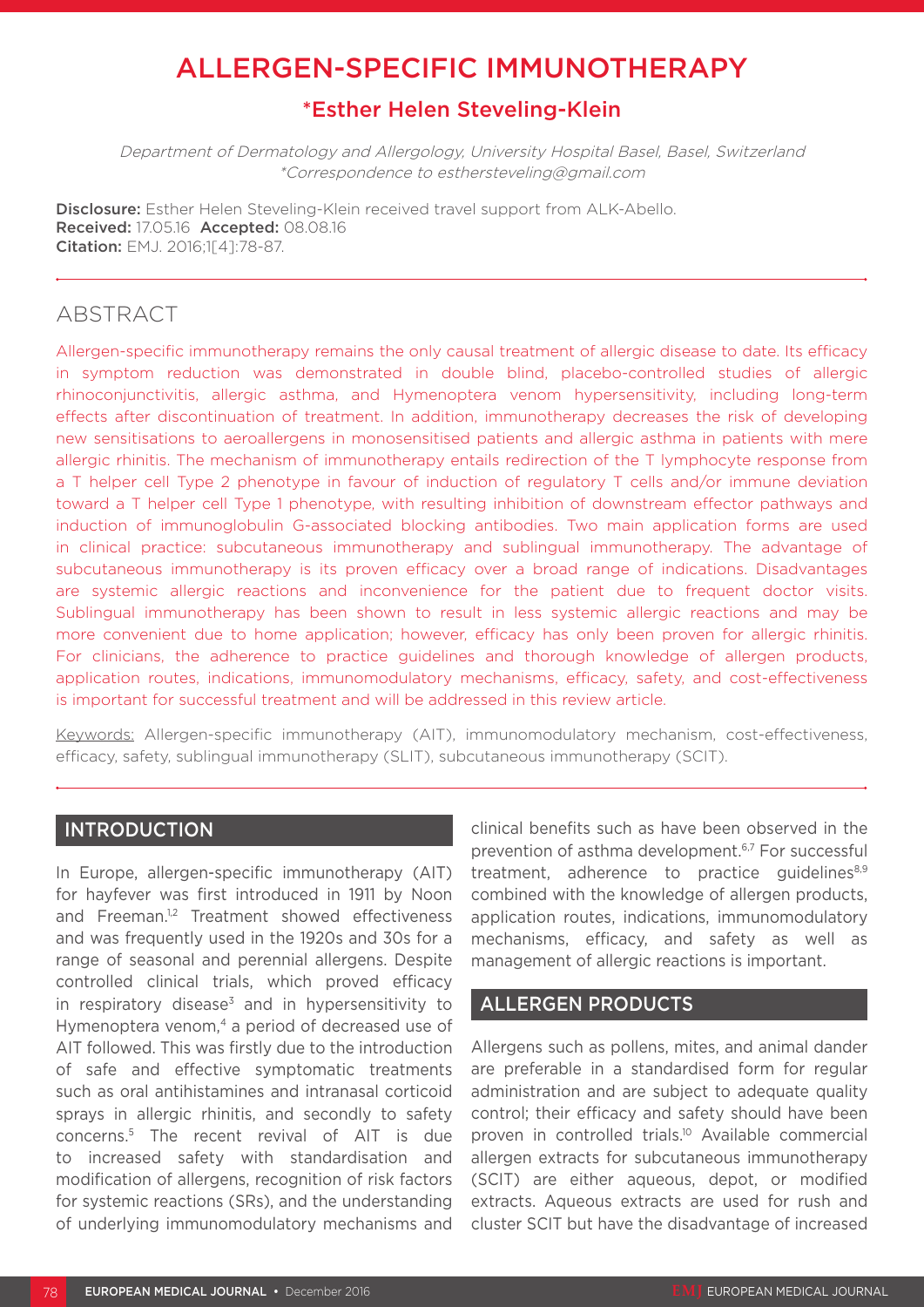side effects.<sup>10</sup> In depot extracts the allergen is bound to a carrier to diminish degradation which reduces side effects and may increase efficacy. Modified extracts (recombinant allergens) contain a physical or chemical alteration. The intention is to increase safety through the reduction of allergenicity alongside the potential for immunomodulation. In Europe, mixing of unrelated allergens is not recommended, as efficacy has not been adequately investigated in clinical trials.<sup>11</sup> Crossreacting allergens such as for grass species or different house dust mites may be administered as mixtures but have not been shown to have any advantage over single allergens due to substantial sequence of homology for shared major epitopes.<sup>10</sup>

# APPLICATION ROUTES AND PRACTICAL MANAGEMENT

The decision on which route of immunotherapy to take depends, among other things, on assessment of relative contraindications and patient preference. Before starting treatment, the patient should receive written and verbal information about efficacy, adverse reactions, and application of treatment (duration and supervised observation times in clinic). Special emphasis should be made on the need for adherence to the treatment protocol, especially if treatment is self-administered at home.

The most common form of application is SCIT which involves repeated injections (preferably to the dorsal area of the upper arm). Depending on the extract, preseasonal courses (for seasonal aeroallergens) over a course of around 8 weeks with an ascending amount of allergen and for 3 years in a row, are available. Alternatively, an updosing phase with weekly injections over 2–3 months followed by a maintenance phase of 3 years can be applied. The 'cluster dose' regimen is an alternative in which the maintenance dose is achieved after shorter updosing (generally 7–8 weeks) with a similar safety profile. Finally, 'rush' and 'semirush' protocols are used in situations where fast tolerance needs to be achieved, as for example in patients with an allergy to Hymenoptera. The application of these protocols needs to be evaluated against an increased risk of SRs.12

The duration of AIT is usually 3 years for treatment with aeroallergens. For Hymenoptera immunotherapy for 5 years is often recommended, as evidence exists that 5 rather than 3 years may result in longer-lasting benefits.<sup>13</sup> Life-long

treatment may even be considered for patients with life-threatening reactions: those with SRs during SCIT and those with honey bee allergy.<sup>13</sup>

Concerns about the practical management of SCIT exist largely due to patient inconvenience caused by the necessity of frequent medically supervised administration. These concerns have been addressed with the development of other application forms such as sublingual immunotherapy (SLIT). SLIT (both drops and tablets) is available for aeroallergens such as grass pollen, birch pollen, and house dust mite. The first dose is administered under supervision in the clinical setting followed by usually daily self-administration over the course of 3 years. Side effects are common, encompassing local symptoms such as itching and swelling of the mouth and throat which usually subsides within 2-6 weeks.<sup>14</sup> Grading is performed according to the severity of local symptoms and the need for symptomatic treatment or discontinuation of therapy. A small proportion of patients may have persistent symptoms but these are rarely so bothersome that treatment needs to be discontinued.15 International consensus guidelines on AIT application exist<sup>11</sup> and before starting AIT the package insert and manufacturer product information about the AIT extract should be consulted.

# INDICATIONS AND CONTRAINDICATIONS FOR ALLERGEN-SPECIFIC IMMUNOTHERAPY

The approach to treatment of allergic disease in general consists of the combination of allergen avoidance, medications for symptom relief, and education of the patient. Taking into account various different considerations, AIT may be indicated in respiratory disease, allergic rhinoconjunctivitis, allergic asthma, and in sensitivity to Hymenoptera venom (Table 1). Patients are treated from the age of 5 years and onwards.

### Allergic Rhinoconjunctivitis

In allergic rhinoconjunctivitis, AIT is indicated in patients with bothersome moderate-tosevere symptoms despite guideline-directed pharmacotherapy (daily adherence to oral antihistamine and a nasal corticosteroid spray). This concerns about 20% of allergic rhinitis patients.<sup>16</sup> A clear history of the causative agent and supportive skin, as well as immunoglobulin (Ig)E tests are required before starting therapy.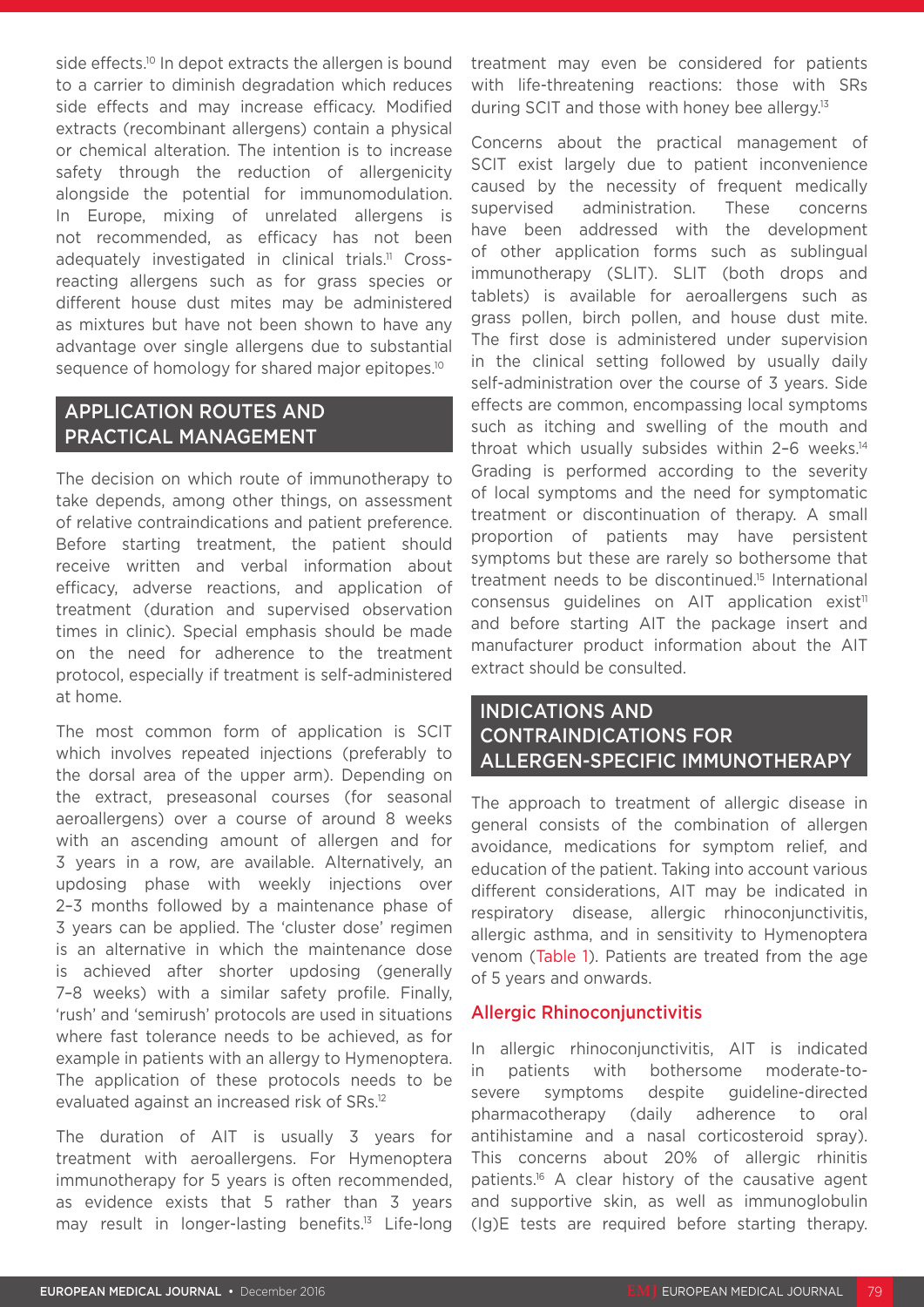### Table 1: Considerations in different indications for allergen-specific immunotherapy.

| Indication for allergen-specific immunotherapy | Considerations                                                                                                                                                                                                                                                                                                                                                                                                                                     |
|------------------------------------------------|----------------------------------------------------------------------------------------------------------------------------------------------------------------------------------------------------------------------------------------------------------------------------------------------------------------------------------------------------------------------------------------------------------------------------------------------------|
| Allergic rhinitis and allergic asthma          | Evidence of specific IgE antibodies to clinically<br>$\bullet$<br>relevant allergens<br>Patient preference<br>$\bullet$<br>Adherence<br>$\bullet$<br>Response to avoidance<br>$\bullet$<br>Response to symptomatic medications<br>$\bullet$<br>Adverse reactions to symptomatic medications<br>$\bullet$<br>Coexistence of allergic rhinitis and asthma<br>$\bullet$<br>Possible prevention of asthma in patients with rhinitis<br>$\bullet$       |
| Reactions to Hymenoptera stings                | History of a systemic reaction to a Hymenoptera<br>$\bullet$<br>sting (especially if associated with cardiovascular and<br>respiratory symptoms and evidence of clinically<br>relevant specific IgE antibodies)<br>Patients >16 years old with a history of cutaneous<br>$\bullet$<br>symptoms and clinically relevant specific IgE<br>antibodies<br>Frequent and large disabling local reactions may<br>$\bullet$<br>potentially be an indication |

IgE: immunoglobulin E. *Adapted from Cox et al. 20119*

In order to improve accuracy of diagnosis and precision of therapy, component-resolved diagnosis and the identification of minor and major allergens in a patient should be considered.<sup>17</sup> For example, in a patient with a minor allergen as the major sensitiser, one may decide against AIT as the commercial extracts are standardised only for major allergens, which may lead to lack of effectiveness of AIT in this patient and more seriously, may result in adverse events.18 AIT should only be considered if markers of specific genuine sensitisation are positive and in accordance with clinical symptoms. Patients that profit most from treatment have been those who were unresponsive to available symptomatic treatment, had side effects to conventional treatment, and had complications of rhinitis (e.g. sinusitis). Treatment failure may occur in patients and this could be due to the poor quality of allergen extracts used in AIT.19 Sensitisation to minor allergens is also a factor as it may not be available in commercial extracts.18 Another reason for treatment failure is the lack of clinical relevance of those allergens applied. This is why previous detailed diagnostics are of eminent importance. Hymenoptera AIT is very effective, however a few fatalities have been reported in patients undergoing or following SCIT for Hymenoptera therapy after a field Hymenoptera sting. These usually include patients with other risk factors such as mastocytosis.<sup>10</sup>

# Allergic Asthma

In allergic asthma, treatment is most effective in those patients who only recently started to perceive asthma symptoms. In patients with allergic asthma, AIT may reduce exacerbation rate<sup>20</sup> but care must be taken to ensure optimal asthma control before starting immunotherapy and during maintenance treatment. Patients with severe asthma, uncontrolled asthma, and frequent exacerbations are specifically excluded.

### Venom Immunotherapy

Venom immunotherapy is indicated in patients with severe systemic allergic reactions and documented sensitisation. In cases where a milder reaction occurs other factors may have to be taken into account such as availability of healthcare, hobbies (e.g. bee keeping), and comorbidities (e.g. cardiovascular disease and mastocytosis). Large local reactions are not an indication for treatment. In guidelines for children with urticaria alone, immunotherapy is not recommended (risk of SR is 5%). Those patients who had SRs have a much higher risk of experiencing another SR (30–60%) in contrast to those with large local reactions only (5-10%).<sup>21</sup>

Contraindications for starting AIT are cardiovascular disease, severe uncontrolled asthma, treatment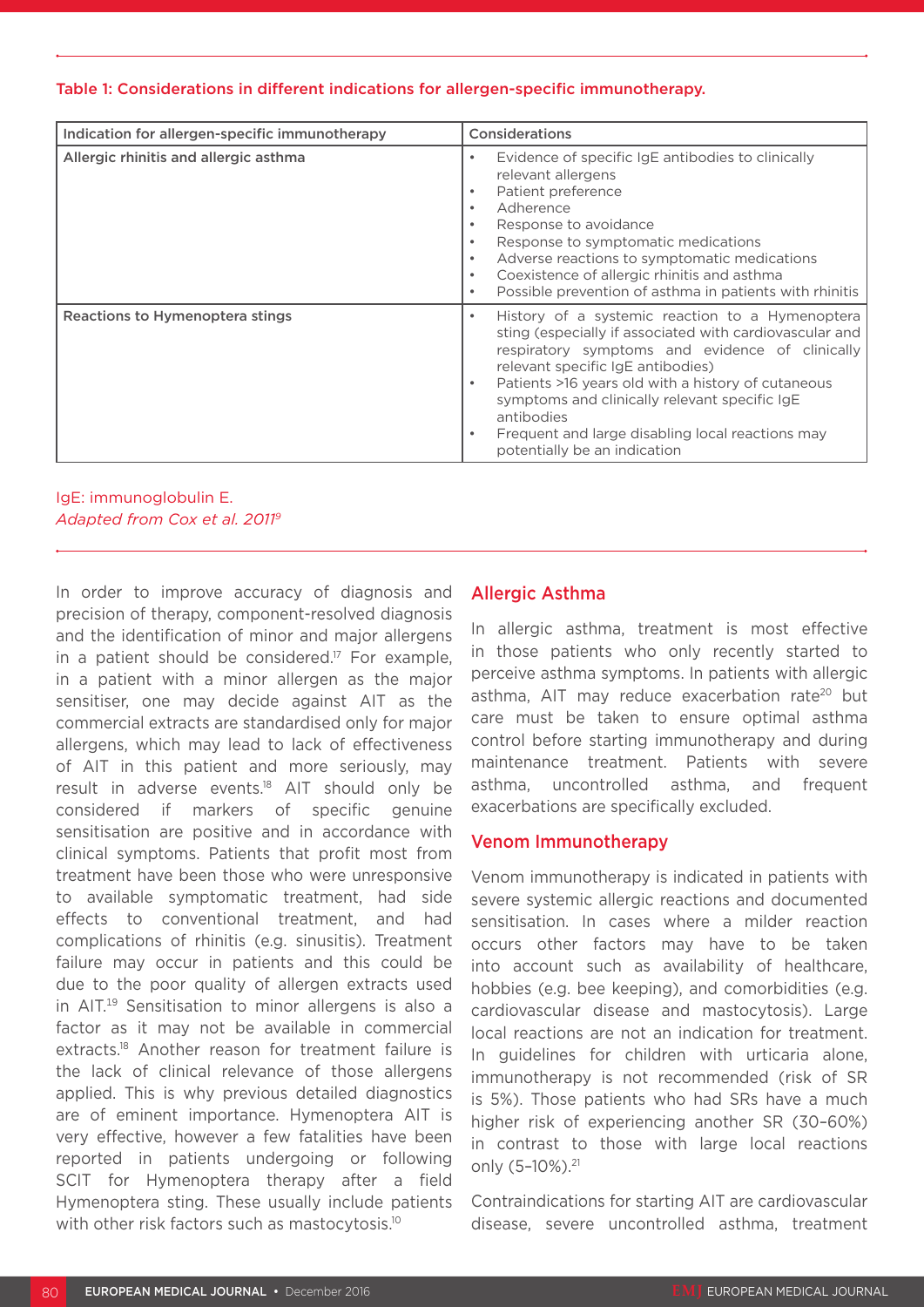with beta blockers (due to the risk of refractory anaphylaxis), compliance concerns, and pregnancy.9,11 Risks and benefits need to be evaluated in these individuals. Uncontrolled asthma remains the most important risk factor for severe adverse events and therefore, effective asthma therapy may need to be established first in order to achieve control before considering AIT. Official guidelines do not provide clear recommendations for this condition.<sup>22</sup> In patients treated with betablockers the indication of this medication needs to be evaluated; if possible, together with the treating cardiologist or general practitioner. Therapy should be changed to another antihypertensive agent before starting AIT, athough temporary discontinuation of a short-acting beta blocker prior to injection may be an option. If the contraindication risks outweigh the benefits for AIT it should be applied with caution and only by trained personnel in a clinical setting equipped for severe anaphylaxis.<sup>9,11</sup> In cases of a beta blocker therapy, glucagon must be available for treatment of refractory anaphylaxis.<sup>23,24</sup> On the other hand, the continuation of AIT during pregnancy seems to

be safe if treatment is started before pregnancy.<sup>25</sup> Finally risk-benefit needs to be evaluated in special cases; this includes individuals with venom allergy, cardiovascular disease, and beta blocker treatment which cannot be stopped. In these instances, AIT may still begin, but requires thorough monitoring.

### MECHANISM

AIT reduces early and late phase responses to allergen challenge in target organs such as nose and lungs as well as to intradermal allergen challenge.<sup>26</sup> The immunmodulatory mechanism is complex $27$ and several immunological effects have previously been described (Figure 1).<sup>27</sup>

When AIT is administered, a decrease in the susceptibility of mast cells and basophils is observed very early on in the process (for example, in AIT to Hymenoptera venom, a decrease is observed in the first 6 hours during the build-up phase). An upregulation of histamine Type 2 receptors with a suppression of FcεRI-induced activation of basophils has been proposed as a mechanism.27,28



#### Figure 1 continued on next page.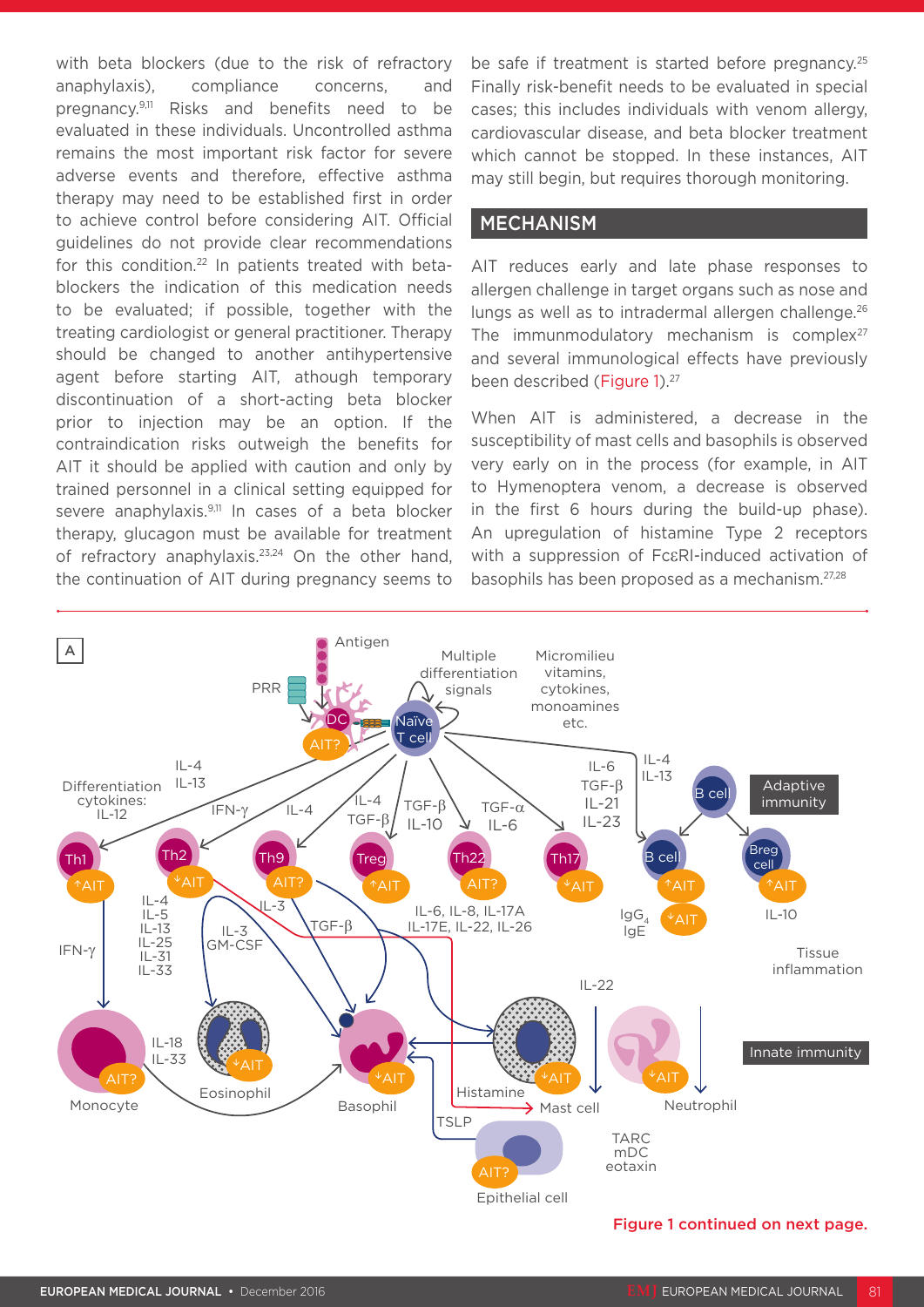

#### Figure 1: Cellular and molecular changes during AIT.27

B

A) Differentiation of naïve T cells after allergen presentation in the presence of innate immune response substances that trigger PRR and vitamins, monoamines that control cellular differentiation, and coexposed substances with the antigen and status of the cells and cytokines in the microenvironment is shown. Naïve T cells can differentiate into Th1, Th2, Th9, Th17, and Th22 cells. Based on their respective cytokine profiles, responses to chemokines, and interactions with other cells, these T cell subsets can contribute to general inflammation. The increase in Th1 and Treg cell numbers plays a role in counterbalancing other effector cells. The balance between allergen-specific effector T cells (particularly Th2 cells) and IL-10-producing Treg cells is decisive for the development or suppression of allergic inflammation. Treg cells and their cytokines suppress Th2 immune responses and contribute to the control of allergic diseases in several major ways. Similarly, induction of IL-10-producing Breg cells plays an essential role in suppression of IgE and induction of IgG<sub>4</sub>.

B) The suppression of peripheral ILCs, especially ILC2s, may contribute to Th2 suppression and immunologic tolerance induced by AIT.

AIT: allergen-specific immunotherapy; Th: T helper; Treg: allergen-specific regulatory T cells; Breg: regulatory B cells; IL: interleukin; ILC: innate lymphoid cells; iNKT: invariant natural killer; TSLP: thymic stromal lymphopoietin; PRR: pattern recognition receptors; IFN-γ: interferon gamma; TARC: thymus and activation-regulated chemokine; mDC: macrophage-derived chemokine; DC: dendritic cell; GM-CSF: granulocyte-macrophage colony-stimulating factor; Ig: immunoglobulin; TGF: transforming growth factor.

In the process of building up immune tolerance over time, T cell and B cell tolerances are induced. A particular target of AIT is the suppression of Type 2 immune cells (T helper 2 [Th2] cells, Type 2 innate lymphoid cells, and Type 2 cytotoxic cells) which normally produce interleukin (IL)-4, IL-5, and IL-13 with an induction of inflammation by mast cell, basophil, and eosinophil activation (Figure 1B).<sup>29,30</sup> AIT generates, likely via involvement of dendritic cells and possibly other antigen-presenting cells, allergen-specific regulatory T (Treg) cells, while Th2 cells decrease<sup>27</sup> (Figure 1). Tregs, which are identified through high surface expression of CD4+CD25+, produce IL-10 which promotes  $\text{IgG}_{4}$  switching and blocks IgE-facilitated antigen presentation by B cells<sup>26,31</sup> (Figure 1A). Inhibition of Th2 cytokines such as IL-4 inhibits Th2 cell development and

B cell switching to IgE switching. Inhibition of IL-5 leads to downregulation of eosinophil activation and survival in tissues.<sup>32</sup> Production of tumour growth factor beta from Tregs is promoted, which induces B cell switching to IgA at mucosal surfaces.<sup>10</sup> A transient increase in specific IgE is observed early after start of therapy with blunting of seasonal increases.<sup>26</sup> As  $\log G$ , plays a key role in tolerance development further examinations of its affinity and specificity have taken place. It appears that during long-term administration the avidity and/or affinity of  $\log_4$  increases such that it becomes more efficient in competing with IgE for allergen binding, thereby blocking IgE-dependent functions such as basophil activation and IgE-facilitated antigen presentation.33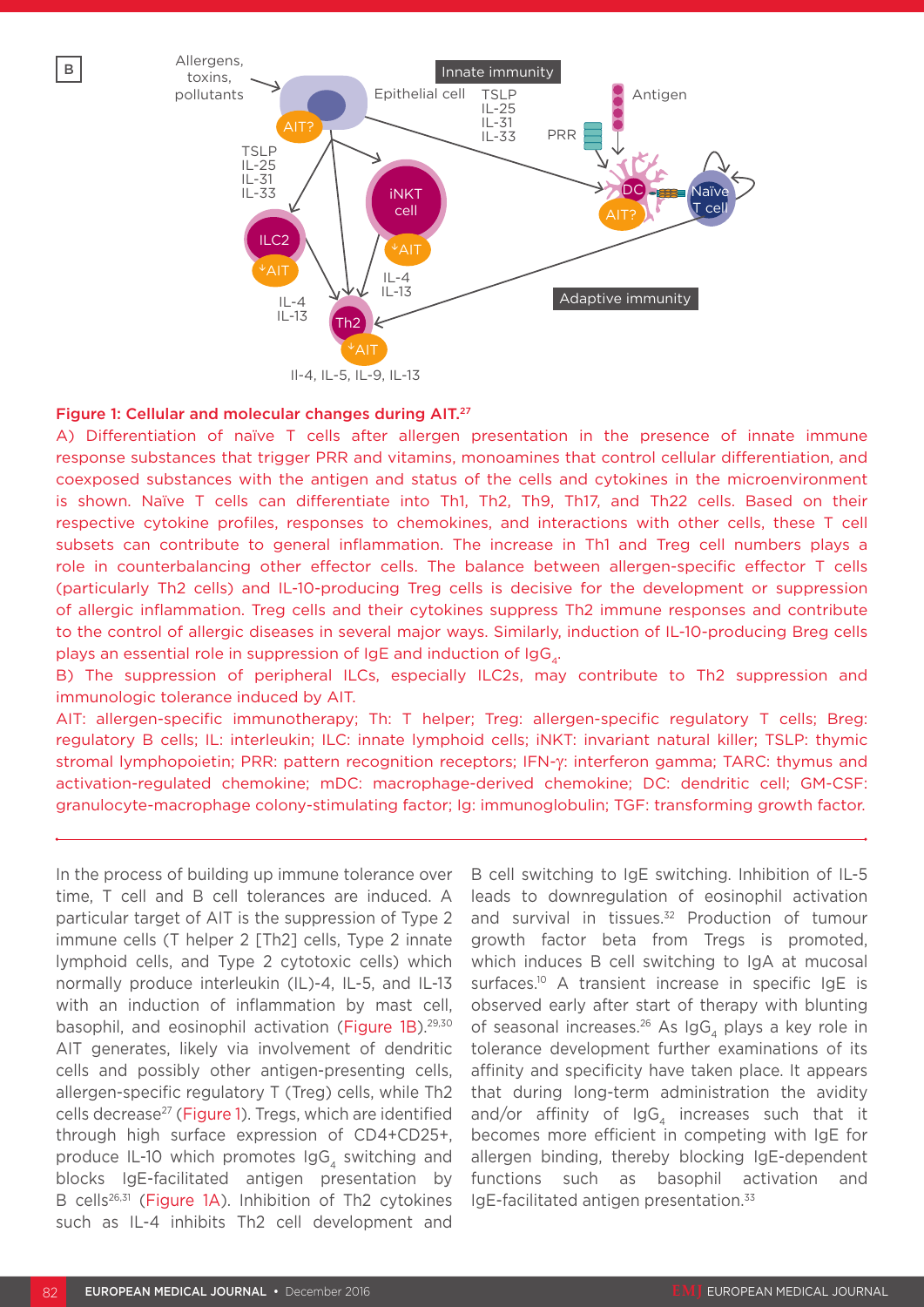Table 2: Factors associated with adverse reactions or more severe adverse reactions to allergenspecific immunotherapy.9,37,38,57

- Uncontrolled asthma
- Dosage errors
- Induction phase of treatment
- Erroneous intravenous injection of dose
- Previous symptomatic reaction
- Extreme sensitivity to allergen
- Change to a vial of a new batch during maintenance therapy
- Pollen season
- Febrile illness
- Beta blocker
- Angiotensin-converting enzyme inhibitor (especially in venom allergy)

# **EFFICACY**

AIT is effective in allergic rhinitis, allergic conjunctivitis, allergic asthma, and hypersensitivity to stinging insects.9 It is likely that children will respond better than adults due to their shorter disease duration.10 In contrast to symptomatic treatment, AIT has the potential to modify the pathophysiological mechanism of allergic disease leading to a sustained effect even after stopping treatment.<sup>34</sup>

SCIT has proven to be effective in treating allergic asthma, leading to an improvement in asthma symptoms and reduced medication. It has been estimated that it is necessary to treat three patients (95% confidence interval [CI]: 3–5) in order to avoid one's deterioration in asthma symptoms.<sup>20</sup> In seasonal allergic rhinitis, SCIT led to a significant reduction in symptoms (standardised mean difference [SMD]: -0.73; 95% CI: -0.97 to -0.5, p<0.00001) and medication score (SMD: 0.57; 95% CI: -0.82 to -0.33, p<0.00001).16 In Hymenoptera allergy SCIT is the treatment of choice. Following SCIT, the rate of effective protection against a SR after a wasp sting is 95–98% and after a bee sting it is 80–85%.13,21

In a recent meta-analysis for SLIT a significant reduction in symptoms (SMD: -0.49; 95% CI: -0.64 to -0.34, p<0.00001) and medication requirements (SMD: -0.32; 95% CI: -0.43 to -0.21, p<0.00001) were seen in allergic rhinitis patients.<sup>35</sup> It has been shown to be efficacious and safe including induction of long-term remission for allergic rhinitis.<sup>36</sup> In allergic conjunctivitis SLIT induced a significant reduction in ocular symptoms (SMD: -0.41; 95% CI: -0.53 to -0.28).<sup>37</sup> According to a recent review, data for asthma outcomes in studies with SLIT is lacking, thus more research is necessary before a conclusion can be drawn in regards to efficacy and safety.<sup>38</sup>

Both SCIT and SLIT are effective therapies with evidence stronger in seasonal compared with perennial disease and stronger in adults compared with children.<sup>39</sup> Indirect comparison between the two treatments has been controversial.<sup>39</sup> Data on efficacy may favour SCIT whilst data on tolerability and safety favours SLIT. However, adequately powered, randomised, placebo-controlled, head-tohead trials are still needed.<sup>39</sup>

### OTHER POSSIBLE INDICATIONS

A possible indication for AIT is atopic dermatitis in a patient sensitised to aeroallergens. In a recent meta-analysis authors found limited evidence that AIT may be an effective treatment for atopic dermatitis although further research is required.<sup>40</sup> Immunotherapy for food allergy has been studied but is not established in general clinical practice. Current meta-analyses indicate that oral immunotherapy for peanuts cannot be recommended for routine practice. Even though it may result in desensitisation, long-term tolerance appears unlikely and the risk of SRs substantial, at least with the currently available methods.<sup>41</sup> Similar results were found for oral immunotherapy in milk, $42$  egg, $43$  and fruit allergies. $44$  AIT for latex has also been under investigation; both SCIT and SLIT treatment was effective overall even though SCIT was accompanied by the frequent occurence of side effects, while SLIT was better tolerated. Guidelines do not consider allergy to latex as an indication to desensitisation.45

### **SAFETY**

The application of allergens to an IgE-sensitised patient inevitably carries the risk of an anaphylactic reaction. Adverse reactions to SCIT and SLIT are graded according to World Allergy Organization (WAO) guidelines.<sup>14,46</sup> According to safety recordings in the USA over the previous 50 years, one death per 2.5 million injections and one near-fatal reaction per 1 million injections occurs in SCIT.20,47 In a recent report gathering data from 2008–2013, a total of four fatalities were reported in 28.9 million injection visits.48 Additionally, 1.9% of patients experienced SRs (0.08% and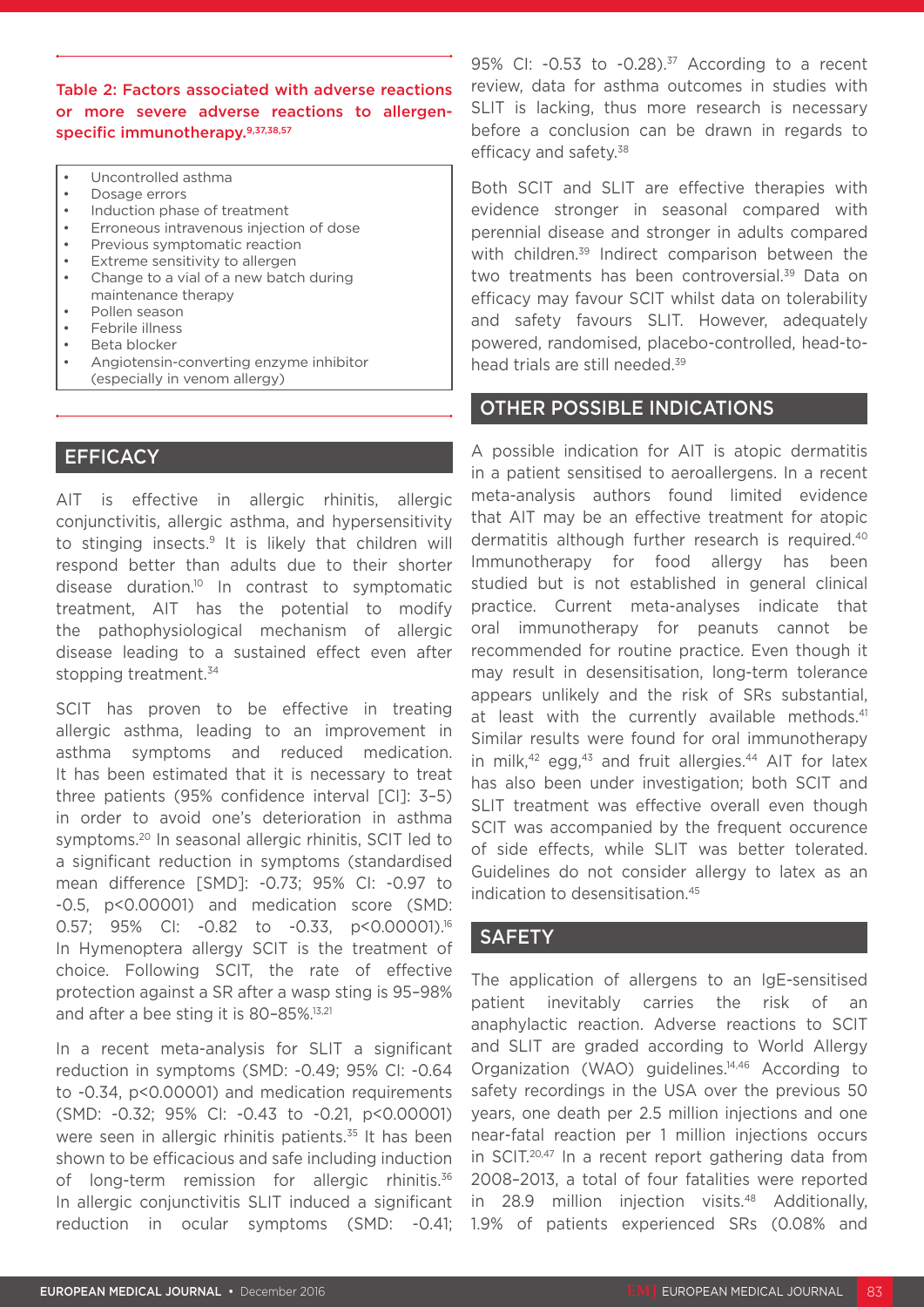0.02% experienced Grade 3 and 4, respectively). The frequency of SR (any severity) was one in nine patients in a meta-analysis examining trials in patients with asthma.<sup>20</sup> SRs occurred in 1.4% of patients receiving SLIT tablets including 0.03% Grade 3, but without Grade 4 reactions or fatalities.<sup>48</sup> In Europe, since the famous report about several fatalities after SCIT in 1986,<sup>5</sup> fatalities have become rare and none have been reported in the last decade in Europe.<sup>24</sup> This is due to better knowledge and considerations of risk factors (Table 2) and improved adherence to practice parameter guidelines.<sup>9</sup>

Uncontrolled asthma remains a key risk factor for Grade 3 and higher SRs and lowering doses during the pollen season for highly positive skin tests reduced SRs in general (p<0.05).48 Fatalities occured during the first hour after SCIT and in situations where adrenaline was not readily available. This emphasises the need for patient education and monitoring of asthma before injection, adequate post-injection time, supervision in a facility with trained staff, appropriate equipment for resuscitation, and readily available adrenaline for application.48 Patients should be observed between 30 minutes (USA, most parts of Europe) $9$  and 60 minutes (UK).

# MANAGEMENT OF ADVERSE REACTIONS

Personnel should be trained to treat anaphylaxis and have appropriate treatment available. Most importantly, this includes adrenaline (1 mg/mL for injection; 0.3 mL intramuscularly is indicated in anaphylaxis), antihistamine (e.g. 1 x clemastin 2 mg/mL intravenously), corticosteroids (e.g. 1 x 250 mg methylprednisolone intravenously), inhaled bronchodilator (e.g. 1 x 100–200 µg salbutamol), intravenous supplies (e.g. normal saline for infusion as needed), and oxygen and suction equipment. The most important immediate intervention is adrenaline.

# NOVEL APPROACHES

Novel treatments are currently under investigation in order to increase efficacy and reduce SRs of immunotherapy. Anti-IgE (omalizumab) has been used as an add-on therapy to increase both efficacy<sup>49</sup> and tolerability<sup>50</sup> with a dramatic reduction of SRs. Costs have to be considered and therefore omalizumab remains a treatment option only in selected cases. Another strategy to increase efficacy and safety of AIT is the use of an adjuvant. An example is bacterial immunostimulatory DNA sequences (such as immunostimulatory oligodeoxynucleotide sequences [ISS-ODN]) which are potent adjuvants to induce a strong Th1 response.<sup>51</sup> Allergen ISS-ODN in particular has shown encouraging results in inducing immunomodulation with reduced SRs in patients with ragweed sensitisation.<sup>52</sup> Furthermore, research has been performed in molecular vaccines including recombinant allergens, recombinant allergen derivates, and synthetic peptides in order to increase safety and efficacy of AIT with the aim of developing a preventive allergy vaccination.<sup>53</sup> In cat allergy for example, the use of short synthetic peptides which represent major T cell epitopes of the allergen have shown efficacy and tolerability with reduced ability to cross-link IgE as well as activate mast cells and basophils, thus avoiding IgE-mediated reactions.54

Finally, other routes of application apart from the well-established subcutaneous and sublingual route have received attention recently. One is the epicutaneous route, where an allergen is applied to the non-vascularised tissue. Clinical efficacy has been demonstrated in aeroallergy.<sup>55</sup> Furthermore, a reduction of food-induced anaphylaxis and an induction of Tregs has been demonstrated in mice.56 Additionally, the intralympathic application of AIT may offer an interesting alternative. Efficacy and immunmodulation have been demonstrated in a study of 165 participants with only three injections in 8 weeks without SRs.<sup>57</sup> Intralymphatic immunotherapy is already being practiced in certain centres and a European Academy of Allergy and Clinical Immunology (EAACI) interest group has been established.

# PHARMACOECONOMICAL CONSIDERATIONS

Insufficiently treated allergies cause a substantial direct and indirect economic impact ranging from €55–€151 billion per annum due to absenteeism and presenteeism.58 Available treatment options are associated with different levels of cost-effectiveness and recommendations such as the Allergic Rhinitis and its Impact on Asthma (ARIA) guidelines have called clearly for the demonstration of cost-effectiveness of treatment.8 A recent review comparing AIT with symptomatic treatment has shown evidence for cost savings from 6 years onwards for both SCIT and SLIT compared with standard symptomatic treatment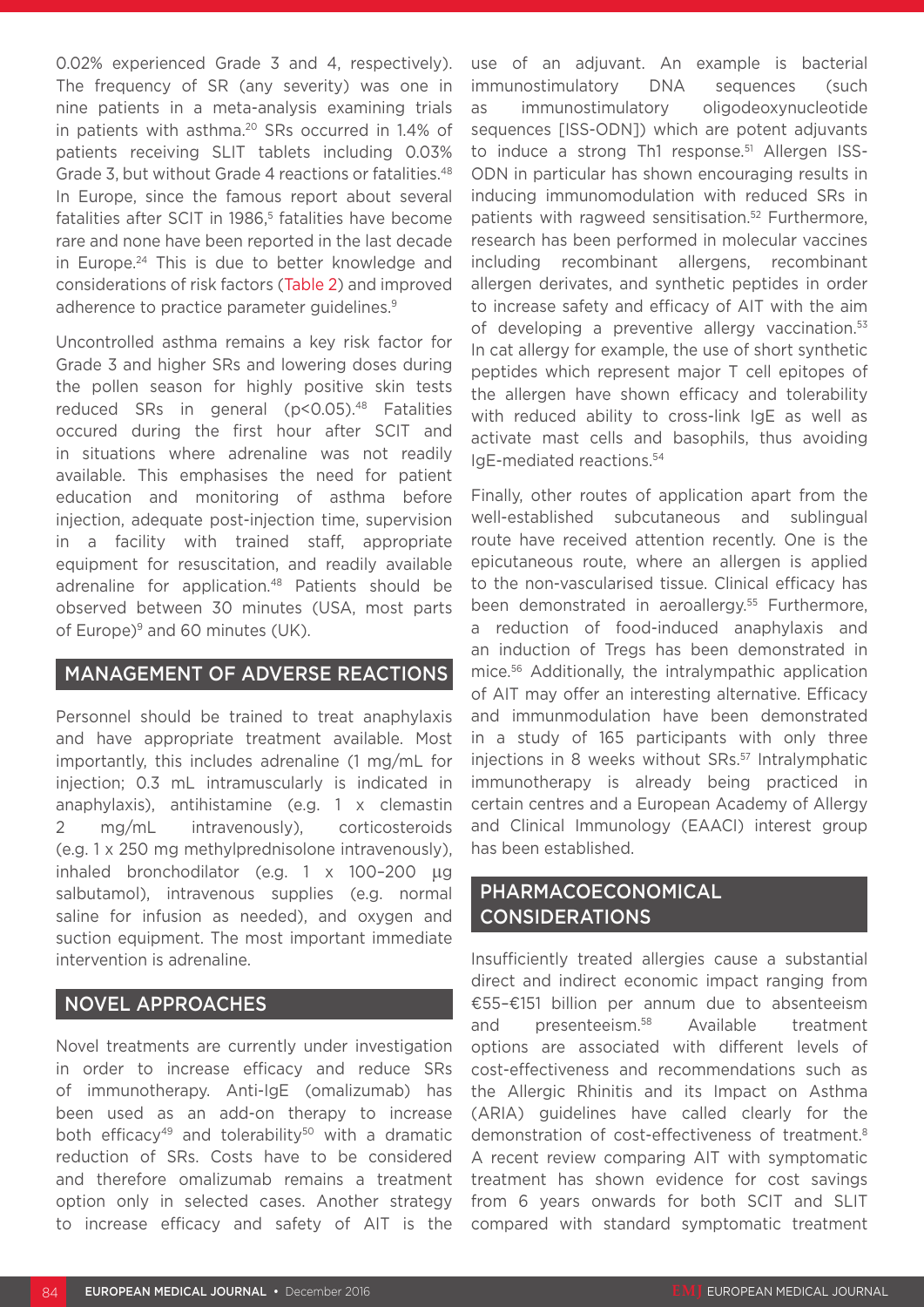in respiratory disease.<sup>59</sup> Two main forms of economical evaluation have been performed in AIT. Cost-effectiveness studies addressed costs in monetary units and effects in physical units (e.g. symptom reduction), while cost-utility studies analysed the effect of treatment in healthrelated quality of life (e.g. quality-adjusted life years). Both cost-effectiveness and cost-utility studies<sup>60-69</sup> have been performed in SCIT and SLIT and most studies have confirmed costeffectiveness for AIT in comparison with standard pharmacological treatment. AIT has the potential not only to decrease healthcare costs (doctor's visits and drug use) but also indirect costs including decreased loss of work days, especially in the long-term.<sup>27</sup> Unfortunately there is a lack of generalisability due to heterogeneity between studies.

# **CONCLUSIONS**

AIT remains the only treatment that modifies the underlying causes of allergic disease with resulting long-term remission. The use of standardised allergens in which efficacy has been proven is recommended. Many products still lack adequate quality control and confirmation of efficacy, in particular allergen mixtures, which should be addressed in future research. The two main forms of application, SCIT and SLIT, have both been shown to have good efficacy and safety in allergic rhinitis. At present the choice between SCIT and SLIT depends largely on patient preference as adequate head-to-head trials are missing. Evidence in children for both application forms is weaker and should be further evaluated. SCIT is indicated in allergic asthma and Hymenoptera venom allergy. It may also be desirable to find alternative and possibly safer routes of applications for these indications. Further research needs to be performed in order to broaden the spectrum of indications to prevalent diseases such as atopic dermatitis and food and latex allergies. Finally, new treatment approaches are encouraging but need to be further evaluated in controlled clinical trials. More data on cost-effectiveness, especially in regards to long-term tolerance, remains an important goal.

# Acknowledgements

I thank Prof S.R. Durham for reviewing the manuscript.

### REFERENCES

1. Noon L. Prophylactic inoculation against hayfever. Lancet. 1911;177(4580):1572-3.

2. Ring J, Gutermuth J. 100 years of hyposensitization: History of allergenspecific immunotherapy (ASIT). J Allergy. 2011;66(6):713-24.

3. Frankland AW, Augustin R. Prophylaxis of summer hay-fever and asthma: A controlled trial comparing crude grasspollen extracts with the isolated main protein component. Lancet. 1954; 266(6821):1055-7.

4. Fackler WR, Loveless MH. Wasp venom allergy and immunity. Ann Allergy. 1956;14(5):347-66.

5. CSM Update: Desensitising vaccines. Br Med J. 1986;293(6552):948.

6. Jacobsen L et al. Specific immunotherapy has long-term preventive effect of seasonal and perennial asthma: 10-Year follow-up on the PAT study. Allergy. 2007;62(8):943-8.

7. Schmitt J et al. Allergy immunotherapy for allergic rhinitis effectively prevents asthma: Results from a large retrospective cohort study. J Allergy Clin Immunol. 2015;

#### 136(6):1511-6.

8. Brozek JL et al. Allergic rhinitis and its impact on asthma (ARIA) guidelines: 2010 Revision. J Allergy Clin Immunol. 2010; 126(3):466-76.

9. Cox L et al. Allergen immunotherapy: A practice parameter third update. J Allergy Clin Immunol. 2011;127(1):S1-55.

10. Malling HJ et al. "Allergen-specific immunotherapy," Holgate ST et al. (eds.), Allergy (2012), Philadelphia, Pennsylvania, USA: Saunders Ltd., pp.171-80.

11. Jutel M et al. International consensus on allergy immunotherapy. J Allergy Clin Immunol. 2015;136(3):556-68.

12. Riecker-Schwienbacher J et al. Openlabel parallel dose tolerability study of three subcutaneous immunotherapy regimens in house dust mite allergic patients. Clin Transl Allergy. 2013;3(1):16.

13. Bonifazi F et al.; EAACI Interest Group on Insect Venom Hypersensitivity. Prevention and treatment of Hymenoptera venom allergy: Guidelines for clinical practice. Allergy. 2005;60(12):1459-70.

14. Passalacqua G et al. Grading local side effects of sublingual immunotherapy for respiratory allergy: Speaking the same language. J Allergy Clin Immunol. 2013; 132(1):93-8.

15. Makatsori M et al. Dropouts in sublingual allergen immunotherapy trials - a systematic review. Allergy. 2014; 69(5):571-80.

16. Calderon MA et al. Allergen injection immunotherapy for seasonal allergic rhinitis. Cochrane Database Syst Rev. 2007(1):CD001936.

17. Luengo O, Cardona V. Component resolved diagnosis: When should it be used? Clin Transl Allergy. 2014;4:28.

18. Barber D et al. Degree of olive pollen exposure and sensitization patterns. Clinical implications. J Investig Allergol Clin Immunol. 2007;17(Suppl 1):63-8.

19. Malling HJ. Quality and clinical efficacy of allergen mixtures. Arb Paul Ehrlich Inst Bundesamt Sera Impfstoffe Frankf A M. 2006;(95):253-7.

20. Abramson MJ et al. Injection allergen immunotherapy for asthma. Cochrane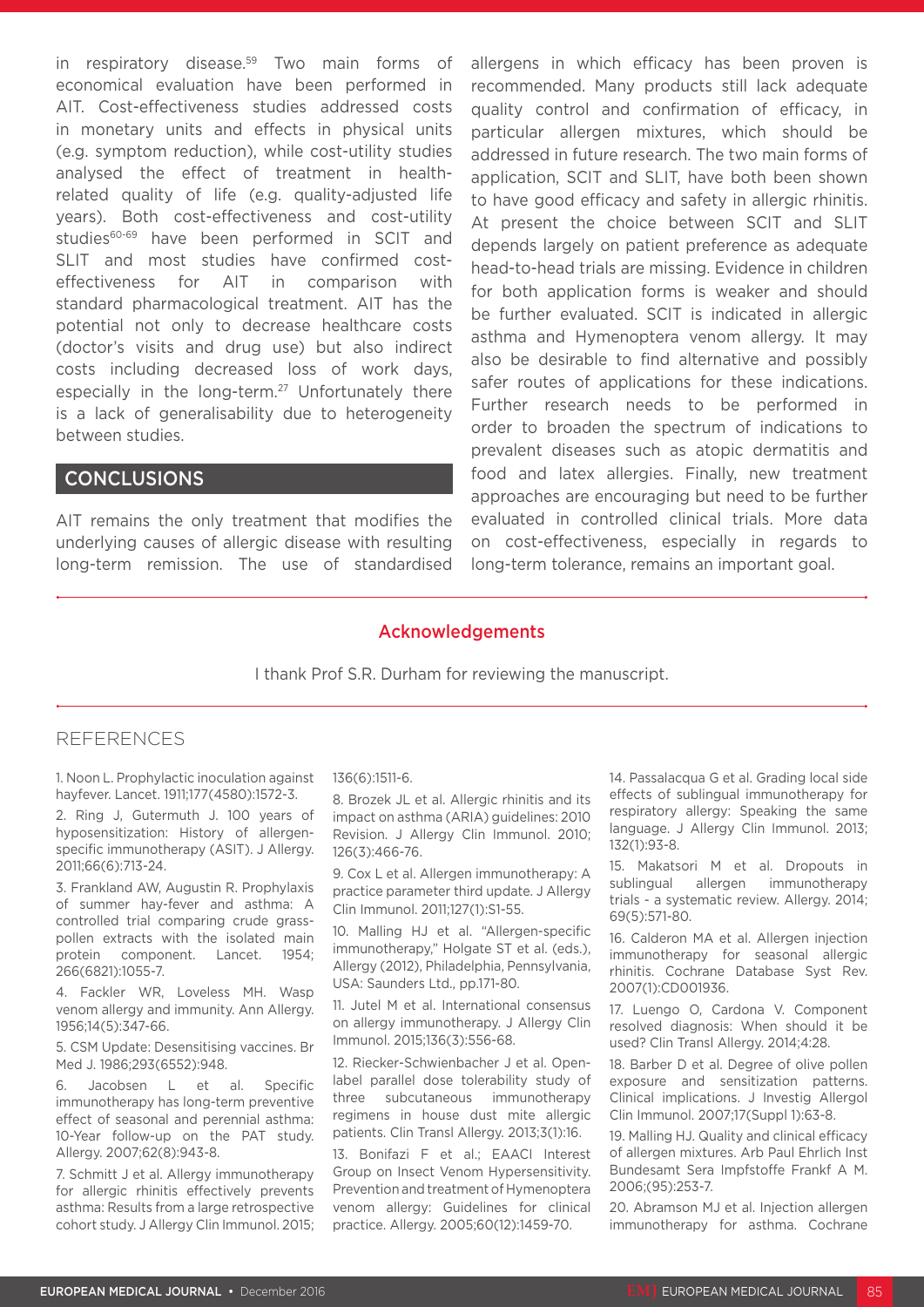#### Database Syst Rev. 2010;(8):CD001186.

21. Boyle RJ et al. Venom immunotherapy for preventing allergic reactions to insect stings. Cochrane database Syst Rev. 2012; 10:CD008838.

22. Passalacqua G. Specific immunotherapy in asthma: A comprehensive review. J Asthma. 2014;51(1):29-33.

23. Krishna MT, Huissoon AP. Clinical immunology review series: An approach to desensitization. Clin Exp Immunol. 2011; 163(2):131-46.

24. Mueller UR. Cardiovascular disease and anaphylaxis. Curr Opin Allergy Clin Immunol. 2007;7(4):337-41.

25. Oykhman P et al. Allergen immunotherapy in pregnancy. Allergy Asthma Clin Immunol. 2015;11:31.

26. Francis JN et al. Grass pollen immunotherapy: IL-10 induction and suppression of late responses precedes IgG4 inhibitory antibody activity. J Allergy Clin Immunol. 2008;121(5):1120-5.e2.

27. Jutel M et al. International consensus on allergen immunotherapy II: Mechanisms, standardization, and pharmacoeconomics. J Allergy Clin Immunol. 2016;137(2):358-68.

28. Novak N et al. Early suppression of basophil activation during allergenspecific immunotherapy by histamine receptor 2. J Allergy Clin Immunol. 2012; 130(5):1153-8.e2.

29. Annunziato F et al. The 3 major types of innate and adaptive cell-mediated effector immunity. J Allergy Clin Immunol. 2015;135(3):626-35.

30. Lao-Araya M et al. Seasonal increases in peripheral innate lymphoid type 2 cells are inhibited by subcutaneous grass pollen immunotherapy. J Allergy Clin Immunol. 2014;134(5):1193-5.e4.

31. Shamji MH, Durham SR. Mechanisms of immunotherapy to aeroallergens. Clin Exp Allergy. 2011;41(9):1235-46.

32. Robinson DS et al. Tregs and allergic disease. J Clin Invest. 2004;114(10): 1389-97.

33. Shamji MH et al. Functional rather than immunoreactive levels of IgG4 correlate closely with clinical response to grass pollen immunotherapy. Allergy. 2012;67(2):217-26.

34. Eifan AO et al. Long-term clinical and immunological effects of allergen immunotherapy. Curr Opin Allergy Clin Immunol. 2011;11(6):586-93.

35. Radulovic S et al. Sublingual immunotherapy for allergic rhinitis. Cochrane Database Syst Rev. 2010;(12): CD002893.

36. Durham SR et al. Long-term clinical efficacy in grass pollen-induced rhinoconjunctivitis after treatment with SQ-standardized grass allergy immunotherapy tablet. J Allergy Clin Immunol. 2010;125(1):131-8.e1-7.

37. Calderon MA et al. Sublingual immunotherapy for allergic conjunctivitis: Cochrane systematic review and metaanalysis. Clin Exp Allergy. 2011;41(9): 1263-72.

38. Normansell R et al. Sublingual immunotherapy for asthma. Cochrane Database Syst Rev. 2015;8:CD011293.

39. Durham SR, Penagos M. Sublingual or subcutaneous immunotherapy for allergic rhinitis? J Allergy Clin Immunol. 2016; 137(2):339-349.e10.

40. Tam H et al. Specific allergen immunotherapy for the treatment of atopic eczema. Cochrane Database Syst Rev. 2016;2:CD008774.

41. Nurmatov U et al. Allergen-specific oral immunotherapy for peanut allergy. Cochrane database Syst Rev. 2012;9: CD009014.

42. Yeung JP et al. Oral immunotherapy for milk allergy. Cochrane Database Syst Rev. 2012;11:CD009542.

43. Romantsik O et al. Oral and sublingual immunotherapy for egg allergy. Cochrane Database Syst Rev. 2014;11:CD010638.

44. Yepes-Nuñez JJ et al. Immunotherapy (oral and sublingual) for food allergy to fruits. Cochrane Database Sys Rev. 2015; 11:CD010522.

45. Siracusa A et al. Occupational anaphylaxis - an EAACI task force consensus statement. Allergy. 2015;70(2): 141-52.

46. Cox L et al. Speaking the same language: The World Allergy Organization Subcutaneous Immunotherapy Systemic Reaction Grading System. J Allergy Clin Immunol. 2010;125(3):569-74.

47. Bernstein DI et al. Twelve-year survey of fatal reactions to allergen injections and skin testing: 1990-2001. J Allergy Clin Immunol. 2004;113(6):1129-36.

48. Epstein TG et al. Risk factors for fatal and nonfatal reactions to subcutaneous immunotherapy: National surveillance study on allergen immunotherapy (2008- 2013). Ann Allergy Asthma Immunol. 2016;116(4):354-9.e2.

49. Kopp MV et al. Combination of omalizumab and specific immunotherapy is superior to immunotherapy in patients with seasonal allergic rhinoconjunctivitis and co-morbid seasonal allergic asthma. Clin Exp Allergy. 2009;39(2):271-9.

50. Kosnik M, Korosec P. Venom immunotherapy: Clinical efficacy, safety and contraindications. Expert Rev Clin Immunol. 2015;11(8):877-84.

51. Horner AA, Raz E. Immunostimulatory sequence oligodeoxynucleotide-based vaccination and immunomodulation: Two unique but complementary strategies for the treatment of allergic diseases. J Allergy Clin Immunol. 2002;110(5):706-12.

52. Tighe H et al. Conjugation of immunostimulatory DNA to the short ragweed allergen Amb a 1 enhances its immunogenicity and reduces its allergenicity. J Allergy Clin Immunol. 2000;106(1 Pt 1):124-34.

53. Valenta R et al. Vaccine development for allergen-specific immunotherapy based on recombinant allergens and synthetic allergen peptides: Lessons from the past and novel mechanisms of action for the future. J Allergy Clin Immunol. 2016;137(2):351-7.

54. Incorvaia C et al. The efficiency of peptide immunotherapy for respiratory allergy. Expert Rev Clin Pharmacol. 2016. 1-7.

55. Senti G et al. Epicutaneous Immunotherapy for Aeroallergen and Food Allergy. Curr Treat Options Allergy. 2013;1:68-78.

56. Tordesillas L et al. Epicutaneous immunotherapy induces gastrointestinal LAP+ Tregs and prevents food-induced anaphylaxis. J Allergy Clin Immunol. 2016; ppi: S0091-6749(16)30429-8.

57. Senti G et al. Intralymphatic allergen administration renders specific immunotherapy faster and safer: A randomized controlled trial. Proc Natl Acad Sci U S A. 2008;105(46):17908-12.

58. Zuberbier T et al. Economic burden of inadequate management of allergic diseases in the European Union: A GA(2) LEN review. Allergy. 2014;69(10):1275-9.

59. Cox L. Allergy immunotherapy in reducing healthcare cost. Curr Opin Otolaryngol Head Neck Surg. 2015;23(3): 247-54.

60. Schädlich PK, Brecht JG. Economic evaluation of specific immunotherapy versus symptomatic treatment of allergic rhinitis in Germany. Pharmacoeconomics. 2000;17(1):37-52.

61. Petersen KD et al. Health-economic analyses of subcutaneous specific immunotherapy for grass pollen and mite allergy. Allergol Immunopathol (Madr). 2005;33(6):296-302.

62. Berto P et al. Economic evaluation of sublingual immunotherapy vs symptomatic treatment in adults with pollen-induced respiratory allergy: The sublingual immunotherapy pollen allergy Italy (SPAI) study. Ann Allergy Asthma Immunol. 2006;97(5):615-21.

63. Berto P et al. Comparison of costs of sublingual immunotherapy and drug treatment in grass-pollen induced allergy: Results from the SIMAP database study. Curr Med Res Opin. 2008;24(1):261-6.

64. Ariano R et al. Economic evaluation of sublingual immunotherapy vs. symptomatic treatment in allergic asthma. Ann Allergy Asthma Immunol. 2009;103:254-9.